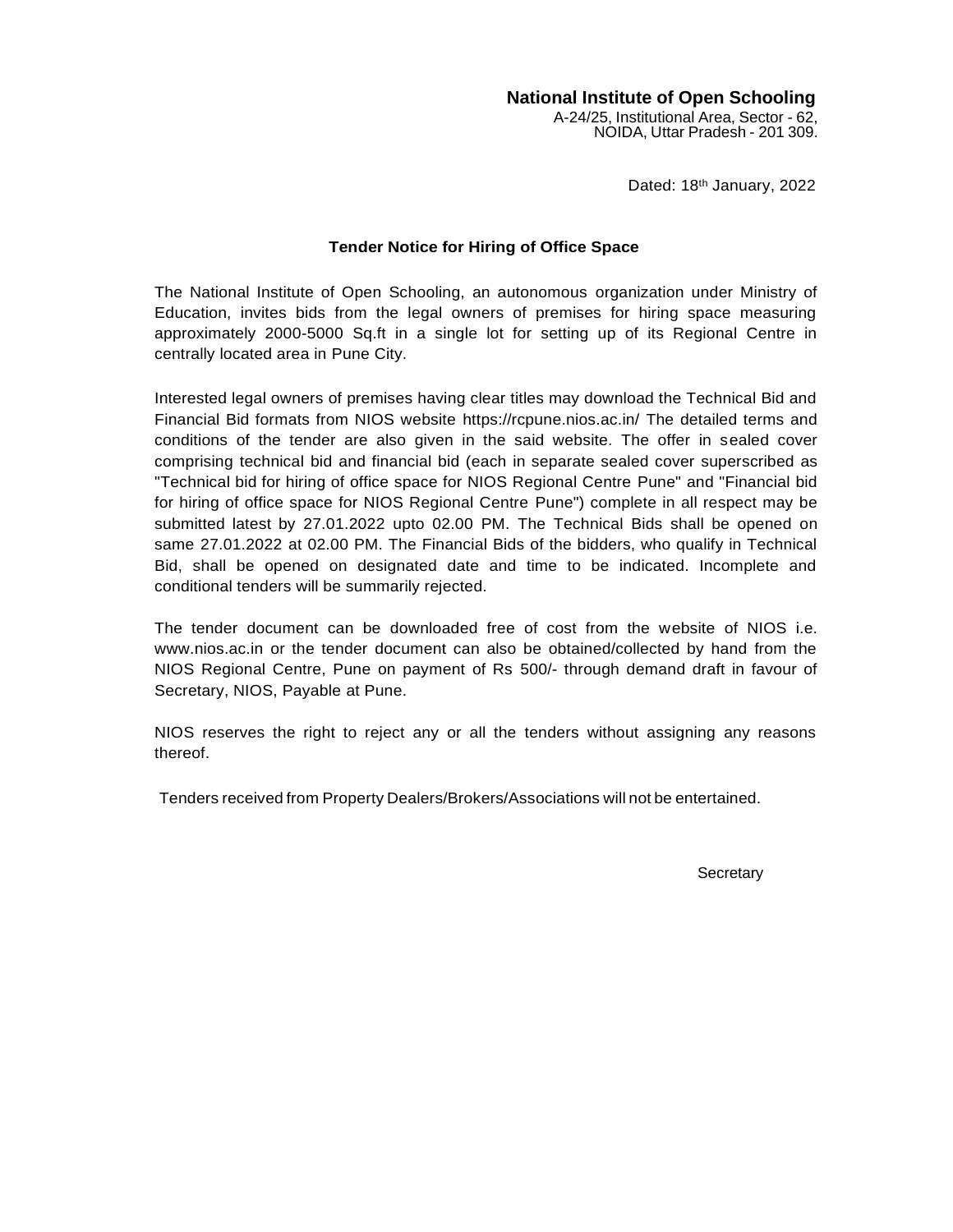#### **Tender documents for hiring of office space**

The Tender consists of three parts:

Part A - Terms and Conditions Part B - Technical Bid - (Annexure —I) Part C - Financial Bid - (Annexure-11)

Both Part B & C should be sealed in separate envelopes and superscribed in bold letters:

- a) Technical bids for hiring of office space for NIOS Regional Centre Pune
- b) Financial bid for hiring of office space for NIOS Regional Centre Pune

Both these envelopes should be placed in a single sealed cover superscribed **"Tender for hiring of Office Space for NIOS Regional Centre Pune "**

Tenders (Technical bid only) will be opened on 27/01/2022 at 02.00 PM at NIOS, Regional Centre, Pune in the presence of bidders/representatives of the bidders, present, if any. Financial bids of only those bidders whose technical bids are found valid, eligible and acceptable shall only be opened.

#### **Part A: Terms and Conditions:**

1. The terms and conditions shall form part of tender to be submitted by the bidder to the National Institute of Open Schooling, herein after termed as NIOS.

2. All bidders are requested to submit the tender documents (Technical and Financial bids) duly filled in with relevant information supported by relevant documents to the following address:-

The Regional Director NIOS Regional Centre Pune 125/2 J.P. Naik Road, Off Karve Road, Kothrud, Pune – 411038 (Maharashtra)

3. All columns in the tender document should be duly filled in and no column should be left blank. "NIL" or "Not Applicable" should be marked, where there is nothing to report. All the pages of the tender document should be signed by the owner or his authorised Power of Attorney holder. Any cutting, over writing, use of white ink etc. should be duly signed by the bidder. NIOS reserves the right to reject incomplete tender or in case information submitted is found to be incorrect.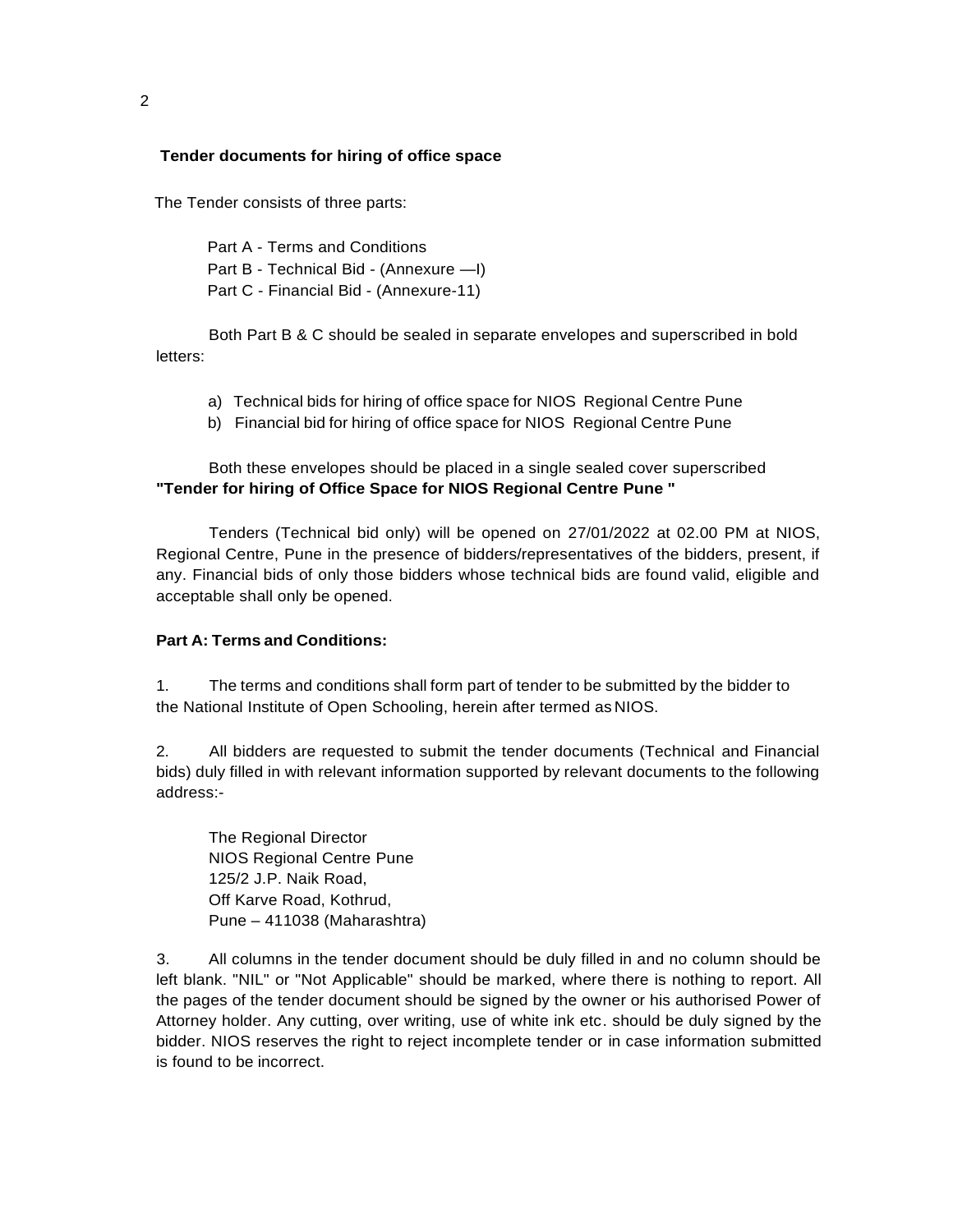4. In case space in the Tender document is found to be insufficient, the bidder may use separate sheet to provide fullinformation.

5. Tender documents received by NIOS after due date and time i.e 02.00 PM on 27/01/2022 /incomplete tenders shall be rejected outright. No correspondence in this regard shall be entertained.

6. The offer should remain valid for six months from the closing date of tender. During the validity period of the offer, the bidder can not withdraw/modify the offer in terms of area and price and other terms and conditions quoted in the Technical/Financial bids.

7. There should not be any deviation in the terms and conditions as has been stipulated in the tender document.

8. The tender will be acceptable only from original owner of the building or the person having valid Power of Attorney. The space offered should be free from all encumbrances/claims and disputes/any liabilities and litigations with respect to its ownerships, lease/renting and pending payments against the offered space.

9. Offers received from Government bodies and Public Sector Undertakings would be given preference if otherwise foundsuitable.

10. The building offered should be ready for immediate occupation.

11. There should be adequate electrical fixtures with provision for installations of independent meters/sub meters.

12. The premises should have 24 Hrs full power backup facilities.

13. The location should preferably be in and around Shivaji Nagar, Kothrud, Koregaon Park, Kalyani Nagar, Yervada, Vishrantwadi, Nagar Road, Kharadi Hadapsar, Viman Nagar etc..

14. Premises should be adequately secured.

15. The space required is approximately 2000-5000 Sq.ft in a single lot for setting up Regional Centre Pune. If the space offered is earmarked for similar purpose, the bidder may quote rate separately for additional fixtures like shelves, racks etc.

16. The rent will be revised after expiry of three years from the commencement of the lease period, provided that such revision shall not exceed eight (08) percent per annum of the rent payable at the time of suchrevision.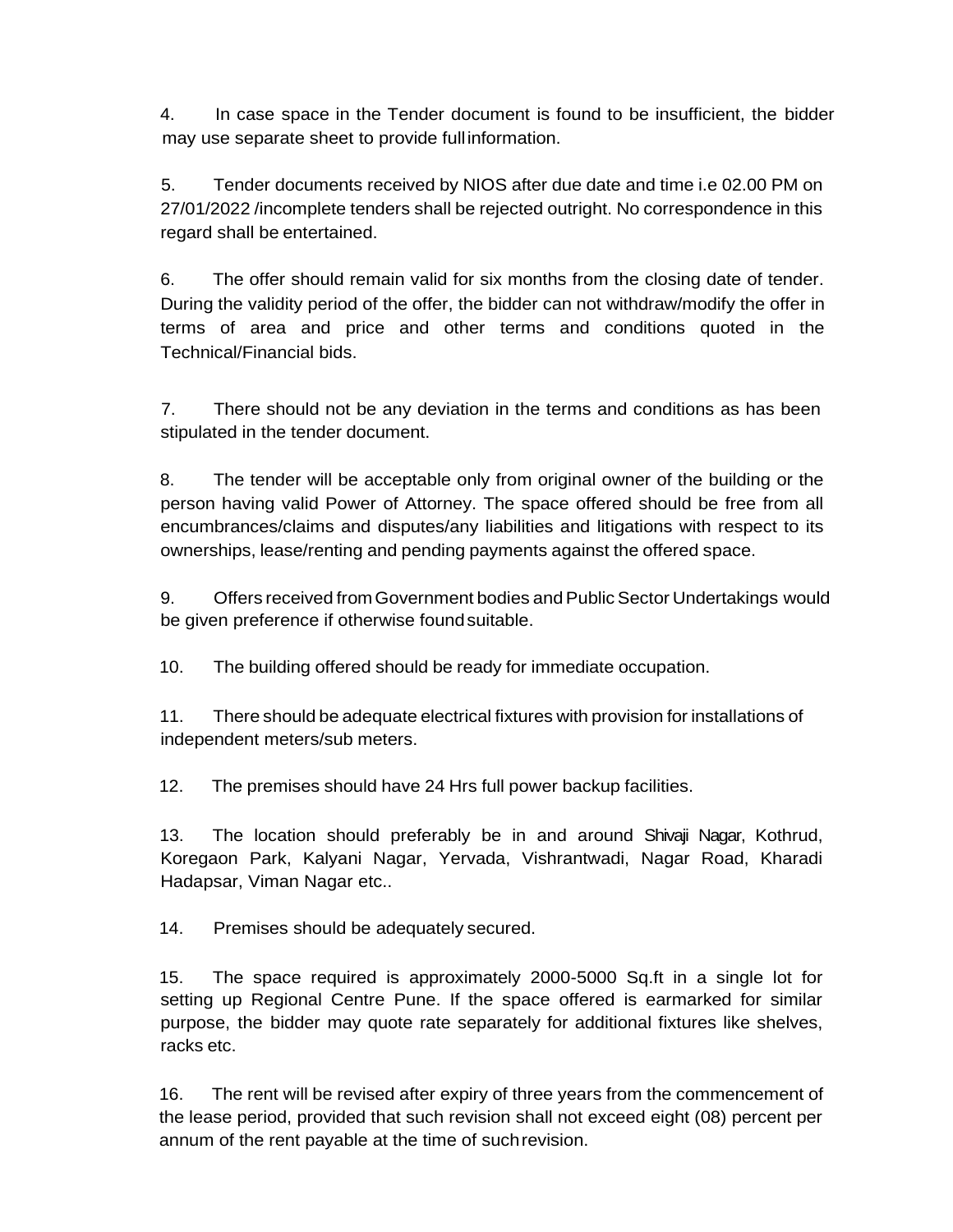18. The particulars of amenities provided/proposed to be provided inside the proposed space should be clearly furnished in the Technical Bid.

will be paid.

19. There should be provision for 24 Hrs running water supply for both drinking and utility facilities and enough arrangements for public utilities (toilets etc.) for men and women separately.

20. Technical Bid is required to be submitted alongwith certified copies of relevant documents like approved drawings and building completion certificate from the concerned authorities, copy of land deed, Municipal receipts, approved plan of building, copy of ownership of the building, copy of power of attorney and No Objection Certificate from the fire department for use of the office premises. Technical bids received without these documents are liable to rejection without any reference to the party whatsoever.

21. The NIOS reserves the right to verify/inspect the building before finalization of the tender and reject it out rightly, if the building 'is not according to the specification required by the NIOS.

22. All existing and future rates, taxes, insurance fee including public liability insurance, property taxes, assessment charges and other outgoings whatsoever of description in respect of the said premises payable by the owner thereof, shall be continued to be paid by the Land Lord/owner.

23. Maintenance of the premises to be made (external and common area) by the owner.

24. The NIOS may, during the lease period/extended lease period carry out such alterations to the existing building such as partitions, office fixtures and fittings as may be easily removable.

25. No Security Deposit will be paid by the NIOS.

26. The space should have all required electrical fixtures such as switches, power points, fans, lights, exhaust fans etc.

27. The major maintenance works (civil, electrical and plumbing) shall be provided by the owner and the owner will also undertake to carry out annual repair and maintenance every year. No additional charges will be paid for the same.

28. The building should be inready to use condition.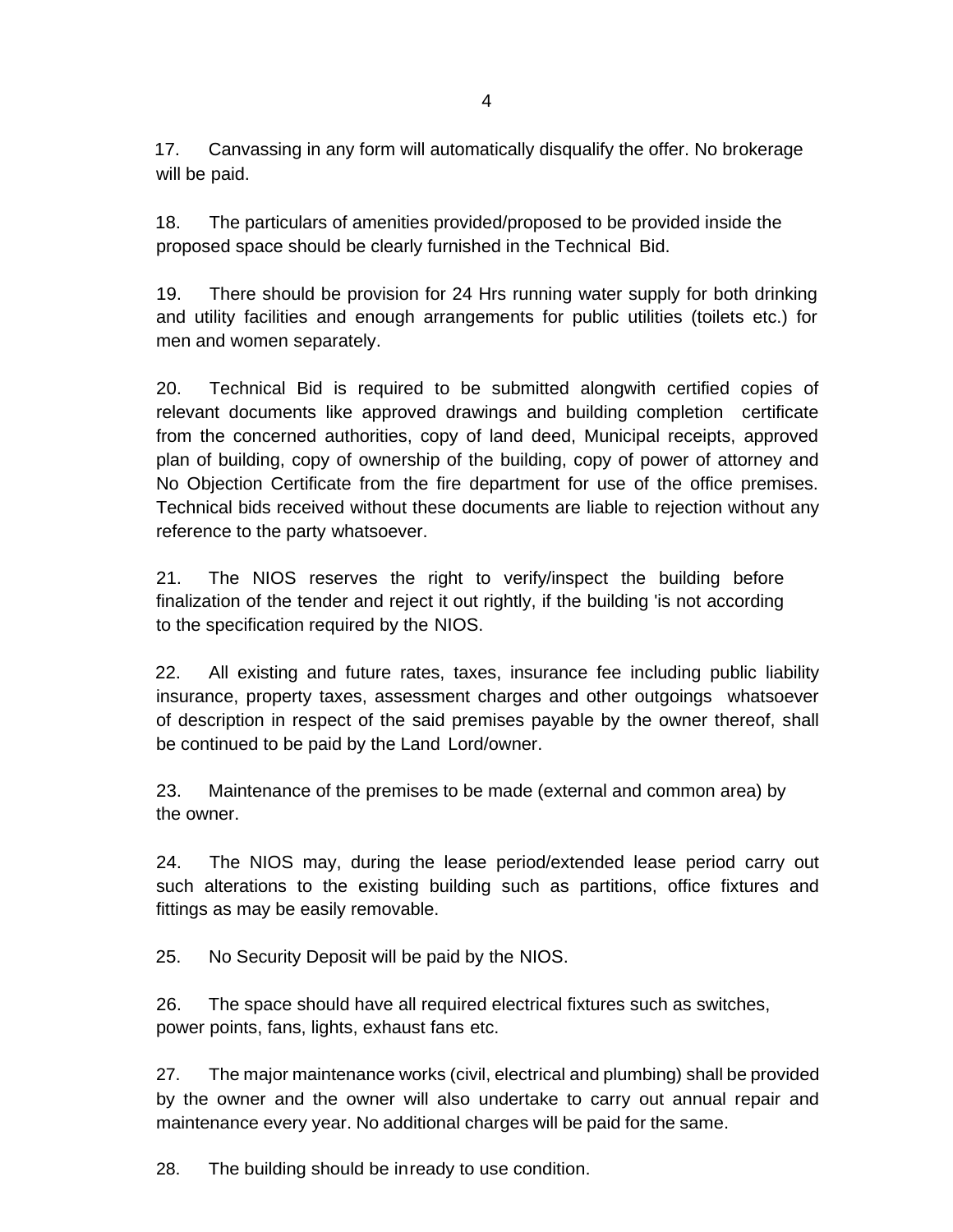29. Shortlisted Bidders will be informed for arranging site inspection of the offered premises.

30. Possession of the accommodation will be handed over to NIOS within 30 days from the award of the order and rent shall be payable from the date of possession.

31. Rates should be quoted in Indian Rupeesonly.

32. All disputes would lie within the Jurisdiction of Pune only. NIOS reserves the right to reject all or any tender without assigning any reasons thereof.

33. Earnest Money Deposit: The Bidder will be required to furnish earnest money of Rs.50,000/- in the form of Demand Draft in favour of Secretary, NIOS payable at Pune. The EMD of the unsuccessful Bidders will be refundable within one and half month of finalization of tender, issuing and acceptance of offer. In case of the order is not awarded or the tender is rejected, the EMD shall be refunded within two months of opening of Financial Bids. No interest would be payable on amount of EMD. Without the EMD, the tender shall be outrightly rejected. EMD should be submitted with Technical Bid. The EMD will be forfeited in case the Bidder asks for modification in his/their bids or do(es) not accept the Contract after being awarded the same.

34. Procedure for submission of tender:

i. Both the bids (Technical and Financial) duly signed by the owner or his authorised signatories should be sealed in two separate envelopes as described below:-

**a) Envelope -1** containing Technical Bid as prescribed in Annexure -1 duly completed in all respects alongwith all relevant documents and Demand Draft towards EMD.

**b) Envelope -2** containing the Financial Bid as prescribed in Annexure -II showing rates, financial terms and conditions etc.

**ii.** Both the envelopes should be superscribed in bold letters with the statement **"TECHNICAL BID FOR OFFICE SPACE FOR NIOS Regional Centre Pune "** and **"FINANCIAL BID FOR OFFICE SPACE FOR NIOS Regional Centre Pune" respectively.**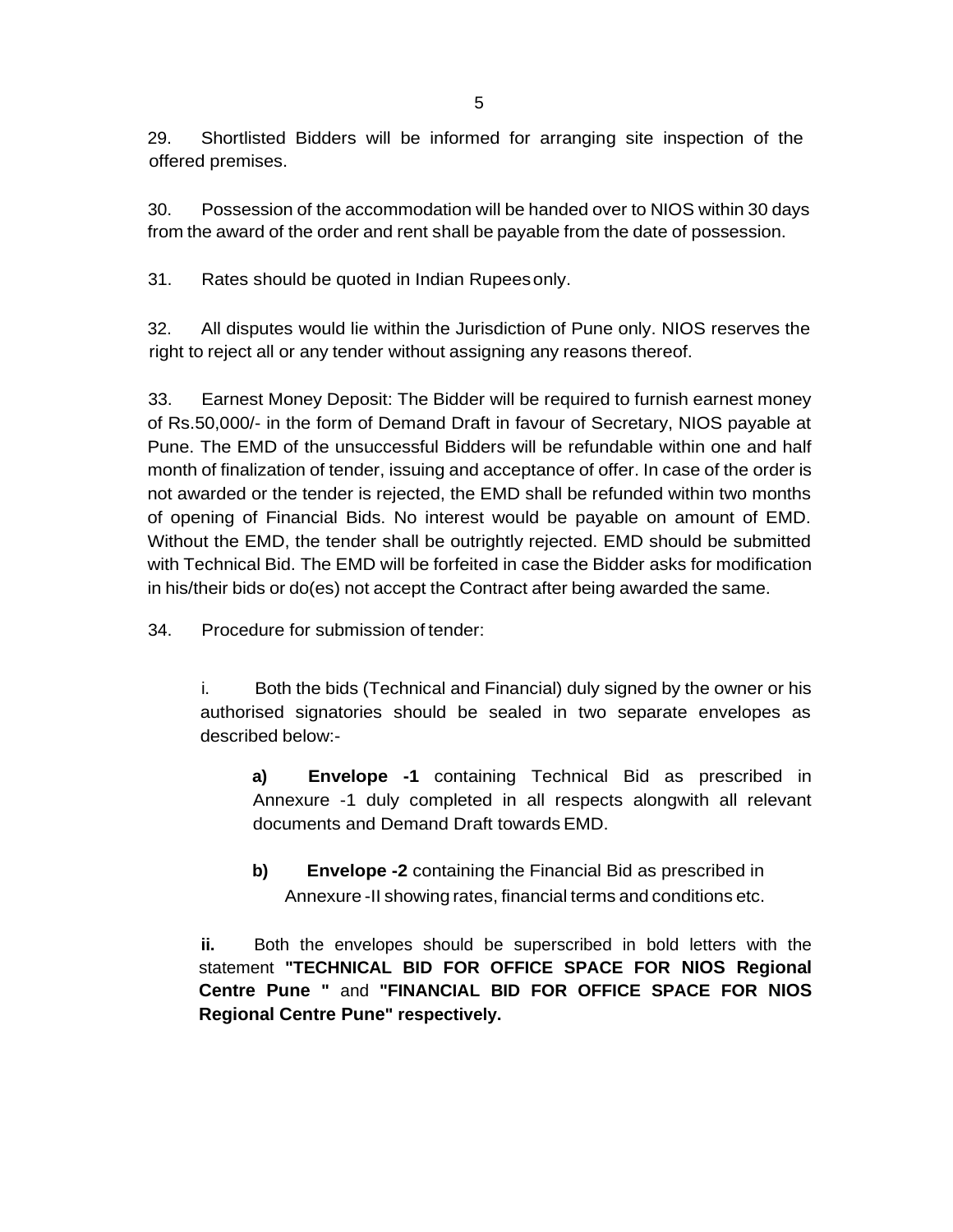iii. The above mentioned two envelopes should be sealed in a single cover and addressed to the Regional Director, NIOS, Regional Centre Pune, C/o Indian Institute of Education, 128/2 J.P. Naik Road, Off Karve Road, Kothrud, Pune – 411038, Maharashtra super-scribed **as "TENDER FOR HIRING OF OFFICE SPACE"** and must reach on or before the closing time and date indicated in the beginning of this document.

35. The Technical Bid should be accompanied by the copy of this tender document with each page duly signed by the authorised signatory of the Bidders, who has signed the bid, in token of Bidder's acceptance of terms and conditions of the tender.

36. For any pre bid queries, submission queries, the prospective Bidders may contact the Regional Director, Pune Centre in person.

37. Queries if any, raised by the NIOS, subsequent to opening of the Technical Bid should be answered by the Bidder within the prescribed date. In case no reply is received from the bidders, the bid shall berejected

38. Procedure for opening of Tender:

i. While opening the Tender, the envelope containing the Technical Bid and EMD shall be opened first and acceptance of the tender according tothe specified clause will be ascertained. The Evaluation Committee will open Financial Bid after evaluation of the Technical Bids. Financial Bids of only the technically qualified Bidders will be opened.

ii. Committee appointed by the Competent Authority in NIOS may visit the space offered by the Bidders to ascertain the suitability of the space. The bidders would be treated to have been qualified for opening of their financial bids after evaluation of the Technical Bids submitted and satisfactory report from the Committee after visiting thespace.

iii. The date, time and place of the opening of the Financial Bids would be informed to the Bidders whose Technical Bids are found acceptable.

# 39. Bid Evaluation

i. The Bid evaluation will be two stage process i.e. 'Technical' and 'Financial'. First stage will be technical evaluation that shall be done on the basis of information asked in Annexure —I. The bidders that are technically qualified (First stage) shall be considered for financial evaluation i.e. Stage-II in accordance of Annexure-II.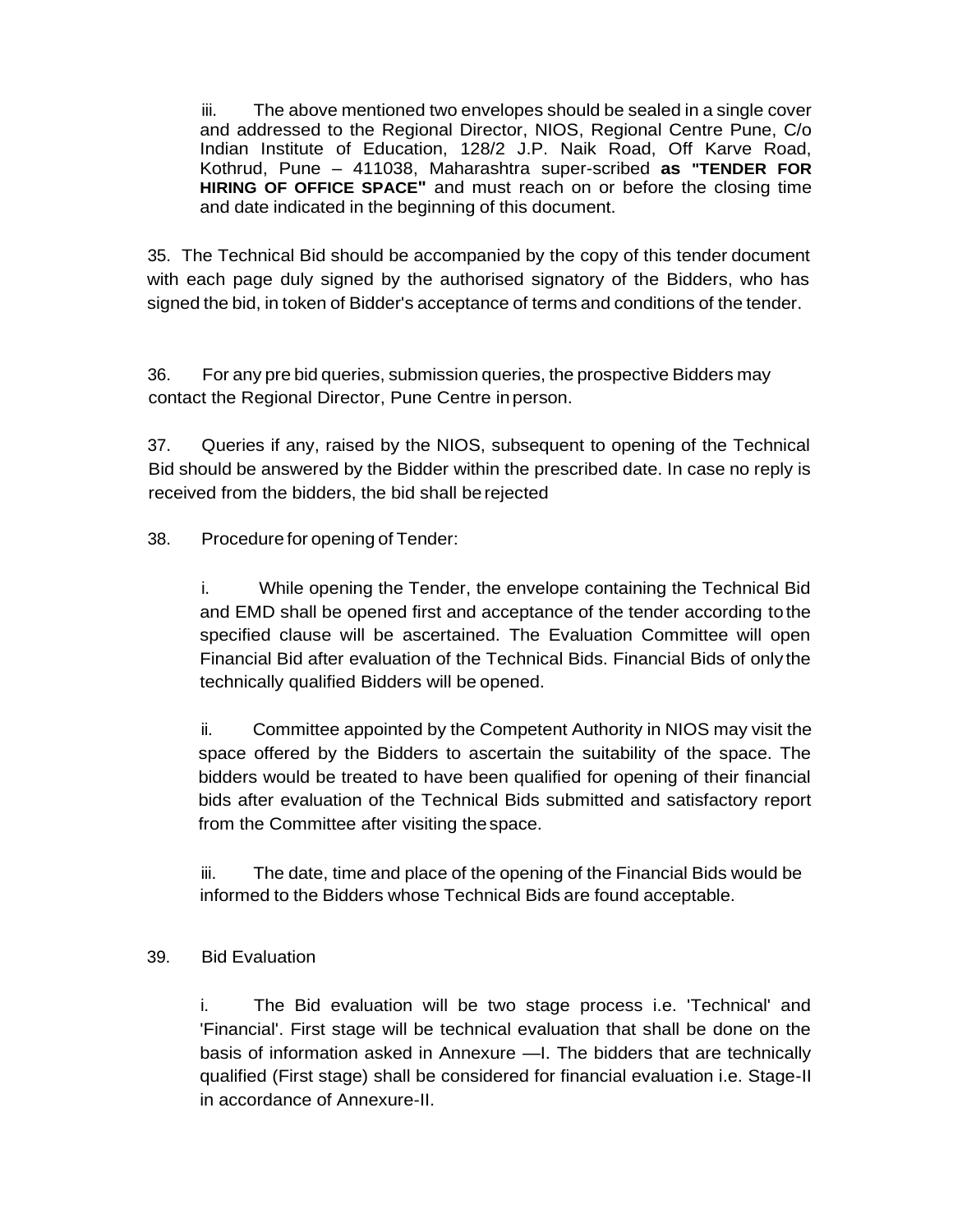ii. The bids would be evaluated based on the basis of the criteria like distance from General Bus Stand, Railway Station, Airport and suitability of space for setting up of Regional Centre, availability of power backup and rates quoted for rental of carpet area of the space.

## 40. Payments

i. Payments shall be made by the NIOS against pre-receipted bills as per the Lease Deed to be executed between NIOS and the owner or his/her authorised representative.

ii. Payment of rent will be made on monthly basis in favour of the Owner after deduction of TDS as applicable from time to time.

# 41. Terms of the Lease

I. The period of Lease should be minimum three years with provision for extension of the lease on mutually agreed terms & conditions.

ii. The lease can be terminated by either parties by giving a notice of not less than three months.

# 42. Arbitration

All disputes in connection with the execution of the contract shall be settled under the provisions of Pune Arbitration and Conciliation Act, 1997 and Rules framed there under and in force shall be applicable to such proceedings. The arbitration proceedings shall take place at Pune only.

## 43. Miscellaneous

- i. Offer should be valid up to six months after closing date of tender.
- ii. The NIOS shall be under no obligation to accept the lowest quotation.
- iii. Non-fulfilment of any of the above terms shall result in rejection of the bid.
- iv. The NIOS reserves the right to reject all or any tender without assigningany reasons thereof.
- 44. List of enclosures

Bidders should number the pages of Technical Bid and provide an Index indicating the page number of each document submitted. The Index should be placed on the top of the technical bid. Each page and all details provided should be duly signed by the authorised signatory. All undertakings provided shall be on the Letter Head duly signed and stamped by the authorised signatory.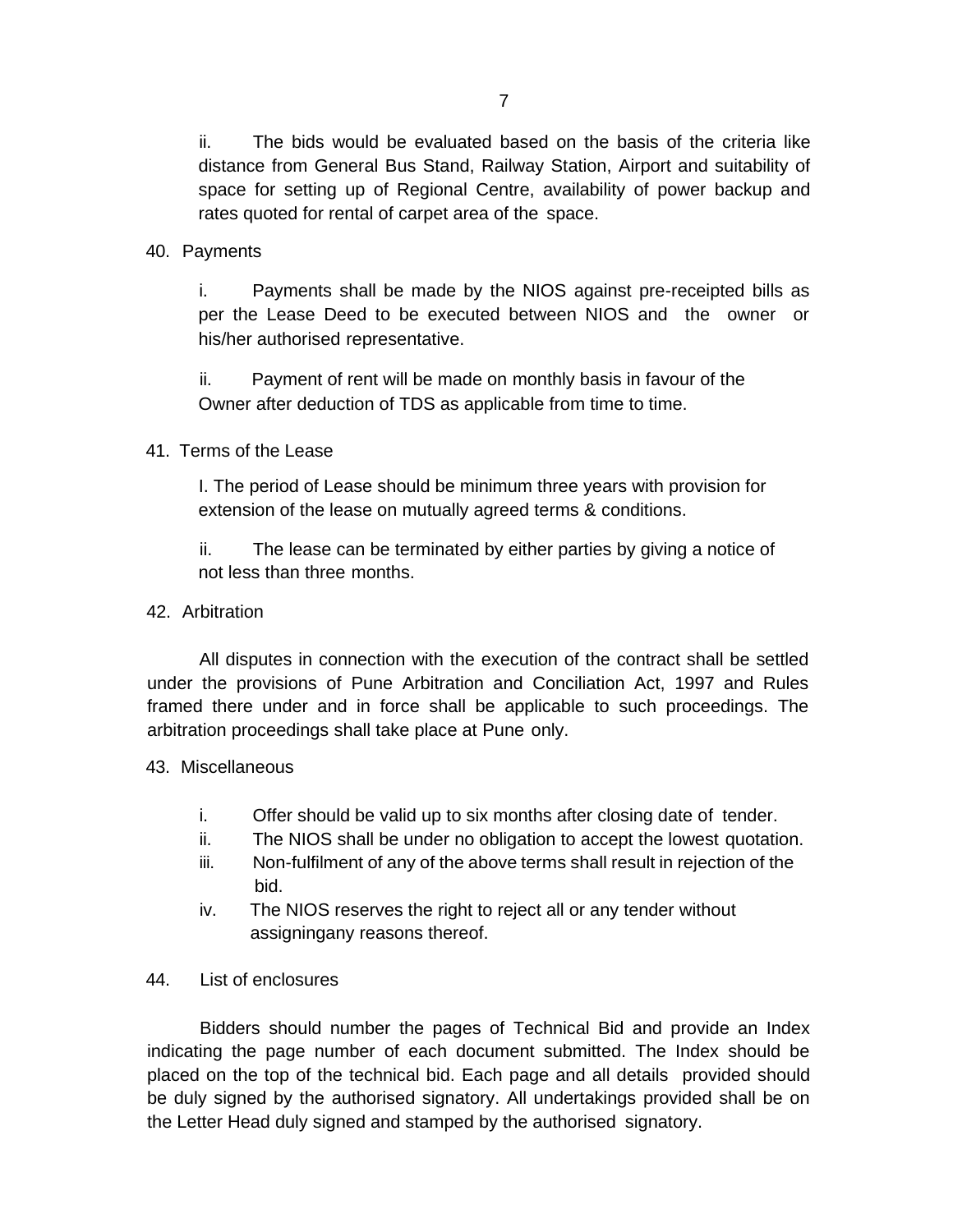**Annexure-I**

**TENDER DOCUMENT - HIRING OF OFFICE SPACE FOR REGIONAL CENTRE PUNE**

## TECHNICAL BID

| SI<br>1.     | <b>Particulars</b><br>Full particulars of the legal owner of the<br>premises                                                                                                                       | Documents to be submitted<br>Copies of PAN and TAN                                                                                                             |
|--------------|----------------------------------------------------------------------------------------------------------------------------------------------------------------------------------------------------|----------------------------------------------------------------------------------------------------------------------------------------------------------------|
|              | a) Name:                                                                                                                                                                                           |                                                                                                                                                                |
|              | b) Address:                                                                                                                                                                                        |                                                                                                                                                                |
|              | c) Telephone & Mobile No.                                                                                                                                                                          |                                                                                                                                                                |
|              | d) E-mail ID                                                                                                                                                                                       |                                                                                                                                                                |
|              | e) PAN & TAN No/Service Tax No.                                                                                                                                                                    |                                                                                                                                                                |
| $\mathbf{2}$ | Full particulars (with complete contact<br>details e.g. postal address, phone/mobile<br>number and e-mail ID of the person (s)<br>offering the premises on rent/lease and<br>submitting the tender | Please provide details                                                                                                                                         |
| 3            | Status of the applicant with regard to<br>space offered for hiring                                                                                                                                 | Certificate of authorised signatory<br>from CEO, if the owner is a firm,<br>society etc, and power of attorney if<br>the applicant is other than the owner     |
| 4            | Complete<br>address with<br>a)<br>description and<br>offered                                                                                                                                       | brief Relevant certificates from PMC and<br>location of the space PMC/ any other authority for<br>commercial or dual use.                                      |
|              | Whether commercial or dual use<br>b)                                                                                                                                                               | If applicable, PMC/PMRDA clearance                                                                                                                             |
|              | (residential-cum-commercial)                                                                                                                                                                       | certificate for use of commercial/<br>Institution purpose.                                                                                                     |
|              | Radial distance (approx) from<br>C)<br>General Bus Stand Pune &<br><b>Railway Station</b>                                                                                                          |                                                                                                                                                                |
| 5            | Total area offered for rent in Sq.ft                                                                                                                                                               | Certified drawing of building<br>completion Attested/self-attested copy<br>of building completion certificate<br>issued by competent authority                 |
| 7            | Whether space offered for rent is free                                                                                                                                                             | Enclose copy of Affidavit from owner<br>from litigation including disputes in or<br>Power of Attorney holder regard to<br>ownership pending taxes/dues or like |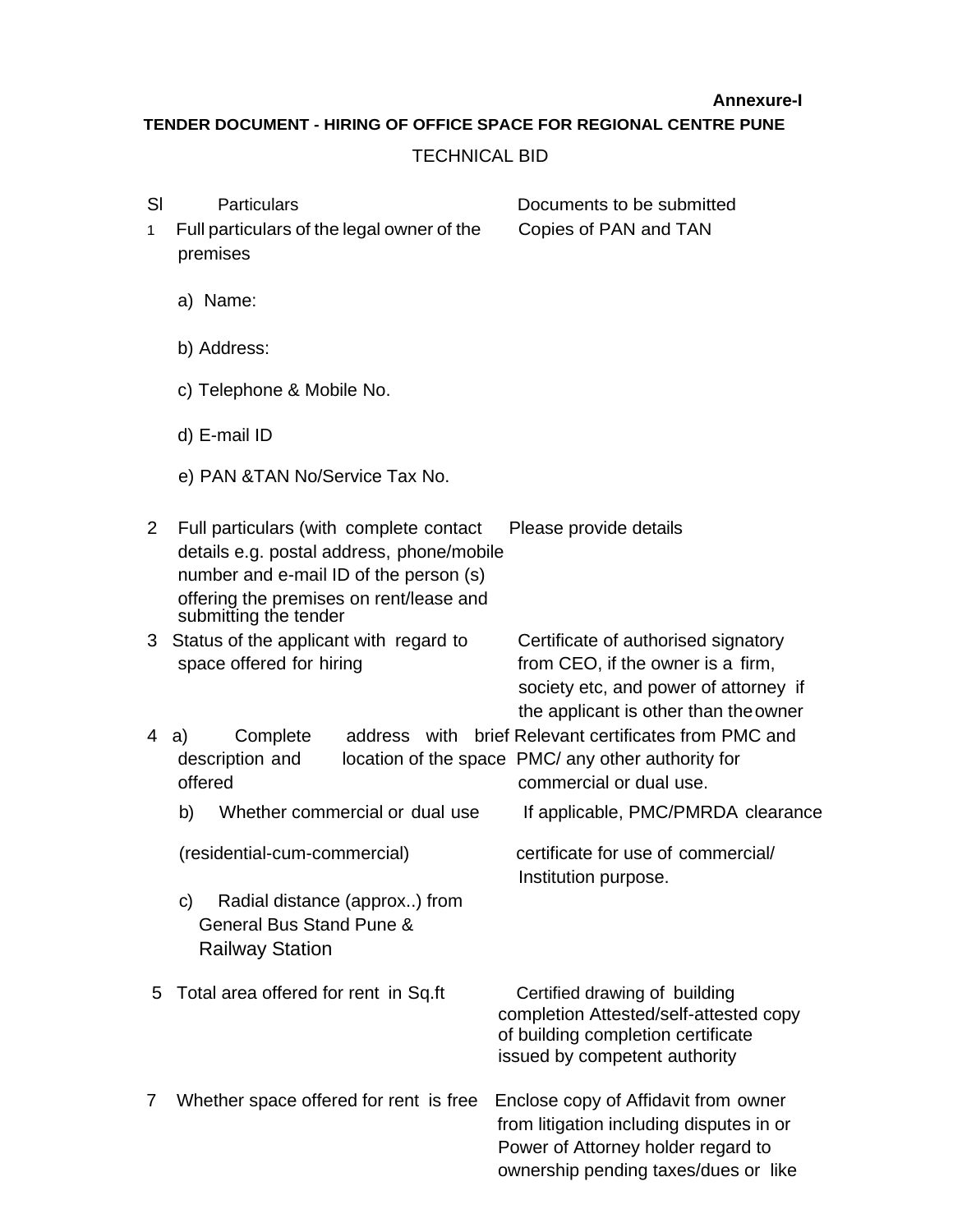| 8               | Type of space                                                                                                                                                                                | Please provide answer to each point                                                                                                |
|-----------------|----------------------------------------------------------------------------------------------------------------------------------------------------------------------------------------------|------------------------------------------------------------------------------------------------------------------------------------|
|                 | Whether there are any conditions for<br>a)<br>Carrying out partitioning as per<br>requirement of NIOS.                                                                                       |                                                                                                                                    |
| 9               | b) Whether modification in internal plan<br>permitted in case of constructed space<br>a) Whether electrical installations and<br>fittings, power plugs, switches etc are<br>provided or not. | Please provide answer to each point                                                                                                |
|                 | b)<br>Whether provisions for fans/exhaust<br>fans provided or not                                                                                                                            |                                                                                                                                    |
| 10 <sup>°</sup> | a) Electricity load sanctioned<br>b) Whether willing to provide separate<br>sub-meter for space to be hired by NIOS                                                                          | Please provide answer to each point                                                                                                |
| 11              | Details of power backup facility                                                                                                                                                             |                                                                                                                                    |
| 12              | Details water connection/public utilities                                                                                                                                                    |                                                                                                                                    |
| 13              | Details of Security facility                                                                                                                                                                 |                                                                                                                                    |
| 14<br>15        | Details of FireSafety mechanism<br>Whether the premises is ready for<br>occupation.                                                                                                          | Copy of Fire Department Certificate                                                                                                |
| 16              | a) Specify the period for which the space<br>is being offered for rent (minimum three<br>years) with provision of extension.                                                                 | Undertaking from the owner/<br>authorised person to be submitted.                                                                  |
|                 | b) Whether owner of the building is<br>agreeable to keep the monthly rent fixed<br>to remain valid for initial lease period of<br>three years.                                               |                                                                                                                                    |
|                 | 17 Various Tax receipts                                                                                                                                                                      | Property, municipality tax etc.                                                                                                    |
|                 | 18 The space offered should be free from<br>any liability and litigation with respect to<br>its ownership, lease/renting and there<br>should be no pending payments against<br>the same.     | self-attested<br>undertaking<br>A<br>indicating the same<br>alongwith<br>certificate in this regard by the<br>competent authority. |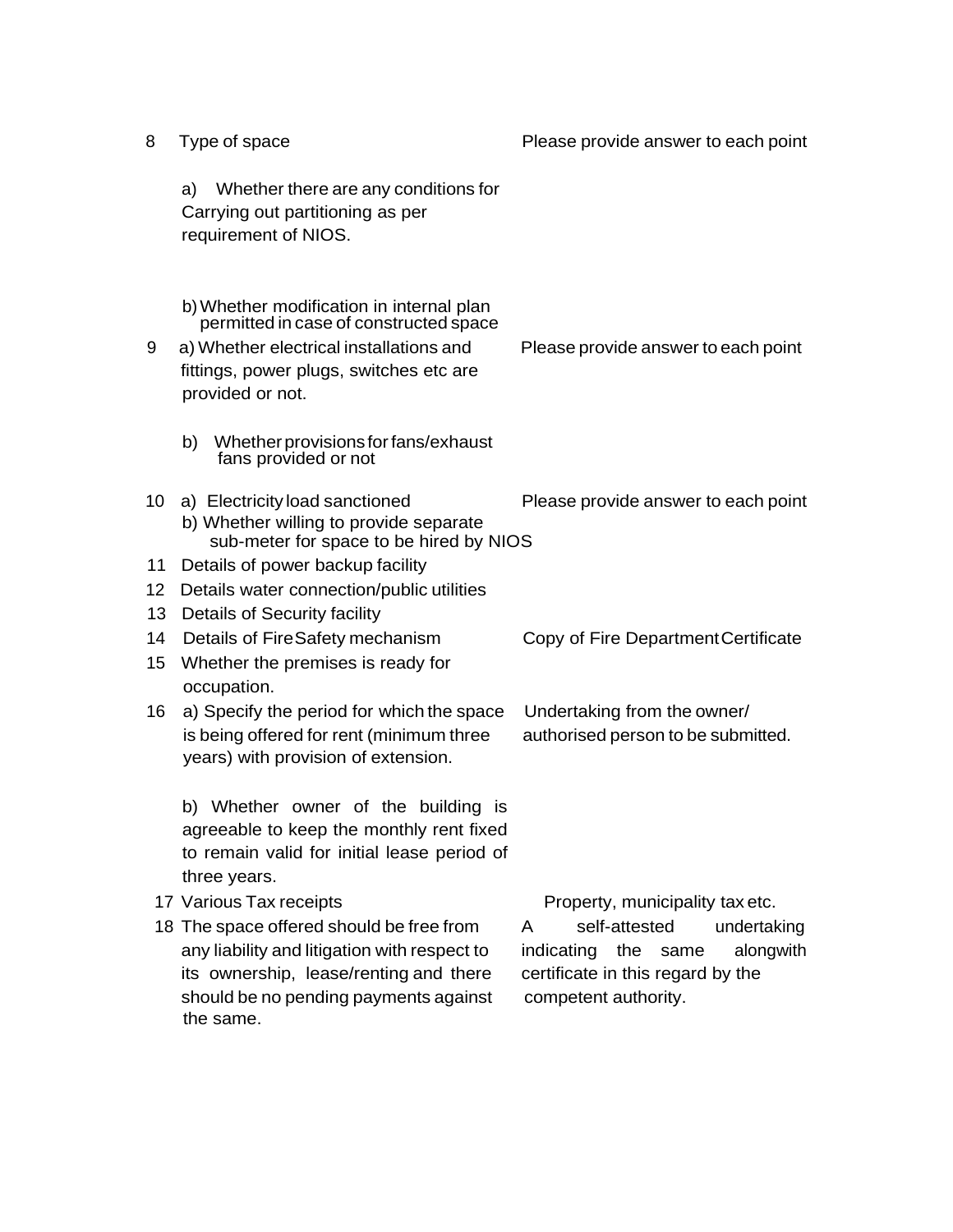19 Clearance/No Objection certificate from Copies of all clearances/ No all relevant State/Central Government Objection certificates from all and Municipal authorities including Fire relevant State/Central Government Department for use as office premises and Municipal Authorities conforming to the Municipality Rules/Byelaws.

Copies of approved plan of the office space being offered.

Documents in support of ownership of building/land and construction

20 Any other salient aspect of the space, which the party may like to mention

# **Declaration**

i. I/We have read and understood the detailed terms and conditions applicable to the subject as supplied with the bid documents and agree to abide by the same in totality.

ii. It is hereby declared that the particulars of the buildings etc., as furnished against the individual items are true and correct as per my/our knowledge and belief and in the event of any of the same being found to be false, I/We shall be liable to such consequences/lawful action as NIOS may wish to take.

Dated: Signature\_

Name:

**Designation** 

Seal: